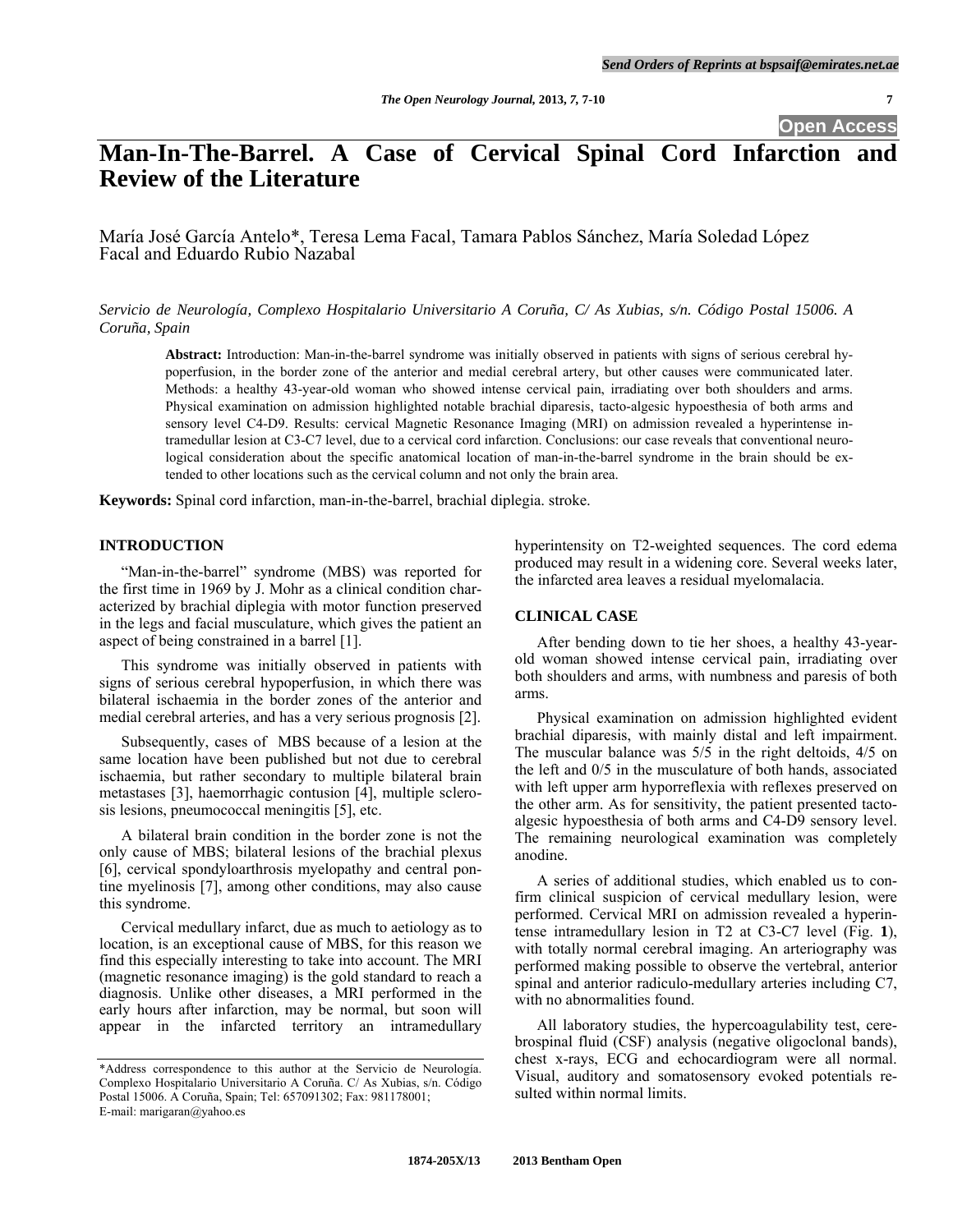

**Fig. (1).** Left: hyperintense intramedullary lesion in T2 at the level C3-C7 (arrows), indicate acute cervical spinal cord infarction. Right: MR sagittal T2: myelomalacia cavity C3-C7 in control after a month. The star indicates the infarcted area.

 Given the suspicion of cervical medullary infarct we established treatment with acetyl-salicyclic acid (ASA) and intensive rehabilitation. Clinical evolution was favourable showing residual mainly distal brachial diparaesthesia, with amyotrophy and flexor tendency of the fingers on both hands, abolished left tricipital reflex and mild bibrachial tacto-algesic hypoesthesia. Cervical MRI performed after one month revealed myelomalacia and cavity formation at C3-C7.

# **DISCUSSION**

 Man-in-the-barrel syndrome was initially observed in patients with signs of serious cerebral hypoperfusion in which there was bilateral ischaemia in the border zones of the anterior and medial cerebral arteries. This location corresponds to areas which are particularly sensitive to a cerebral blood flow reduction because they are irrigated by terminal anastomosis of arterioles coming from cerebral arteries.

 When we carried out a review of what has been published in the literature since the first case of man-in-the-barrel reported in 1969 by J. Mohr [1] so far, we found that there have been many and varied clinical cases related to this clinical presentation. We can highlight some examples such as the cases of MBS related to bilateral brain infarcts in borderline zones due to brain hypoxia, such as the one reported by Larrondo *et al*. in 2004 [8] referring to a patient who suffered from an acute cholangitis and underwent a cholecystectomy, or the case published by Sanz-Ayan *et al*. in which bilateral cerebral ischaemia occurred because of hypoxia which followed an intervention to replace an aortic valve [9].

 There are reported cases of non-ischemic pathology as a form of presentation of this syndrome, mainly spontaneous or post-traumatic bilateral brain haemorrhages [4,10]. However, other aetiologies have also caused MBS, such as the patient in which clinical symptoms were because of multiple brain metastases (Moore *et al*. in 1989) [3], or the patient suffering from multiple sclerosis with demyelinising lesions (Smet in 1992). Arboix *et al*. reported this syndrome in 1991 in a patient with arteritis following meningococcal meningitis [5], and Deleu related this to central pontine myelinosis―a case published in 2005 [7]. In general, these are isolated cases, without reviews of studies, because of the rarity of the clinical presentation.

 In the last few years cases of MBS in which the brain and medulla are not affected have appeared in the literature; the involvement of peripheral nervous system anatomy is what leads to brachial diplegia. In 2002, Foncea *et al*. [6] reported the case of a patient with MBS symptoms following a bilateral lesion of the brachial plexus after surgery for a subphrenic abdominal abscess, and Díaz-Nicolas *et al*. in 2008 [11] reported a similar case in which the lesion also occurred following abdominal surgery but in this case scheduled to perform a protocolectomy in a patient with Crohn's disease. In relation to the peripheral nervous system condition Luengo-Alvarez *et al*. [12] reported a case of idiopathic bilateral amytrophic neuralgia as a cause of "man-in-the-barrel" in 2006. There are also reported cases caused by radiation, spondyloarthrosis myelopathy [13] or medullary ischaemia.

 The first few cases of MBS reported were associated with an unfortunate prognosis because of the extensive brain damage, with high mortality. However, cases caused by an extracerebral condition, the reason for this article, entail less mortality and a more favourable prognosis.

 Medullary infarct is much less common than cerebral infarct [14] and with different aetiology, although there may also be an embolic or atherosclerotic mechanism involved. The clinical presentation usually starts with a sudden onset with motor and sensory involvement below the level of the lesion, associated with intense pain at the level of the is-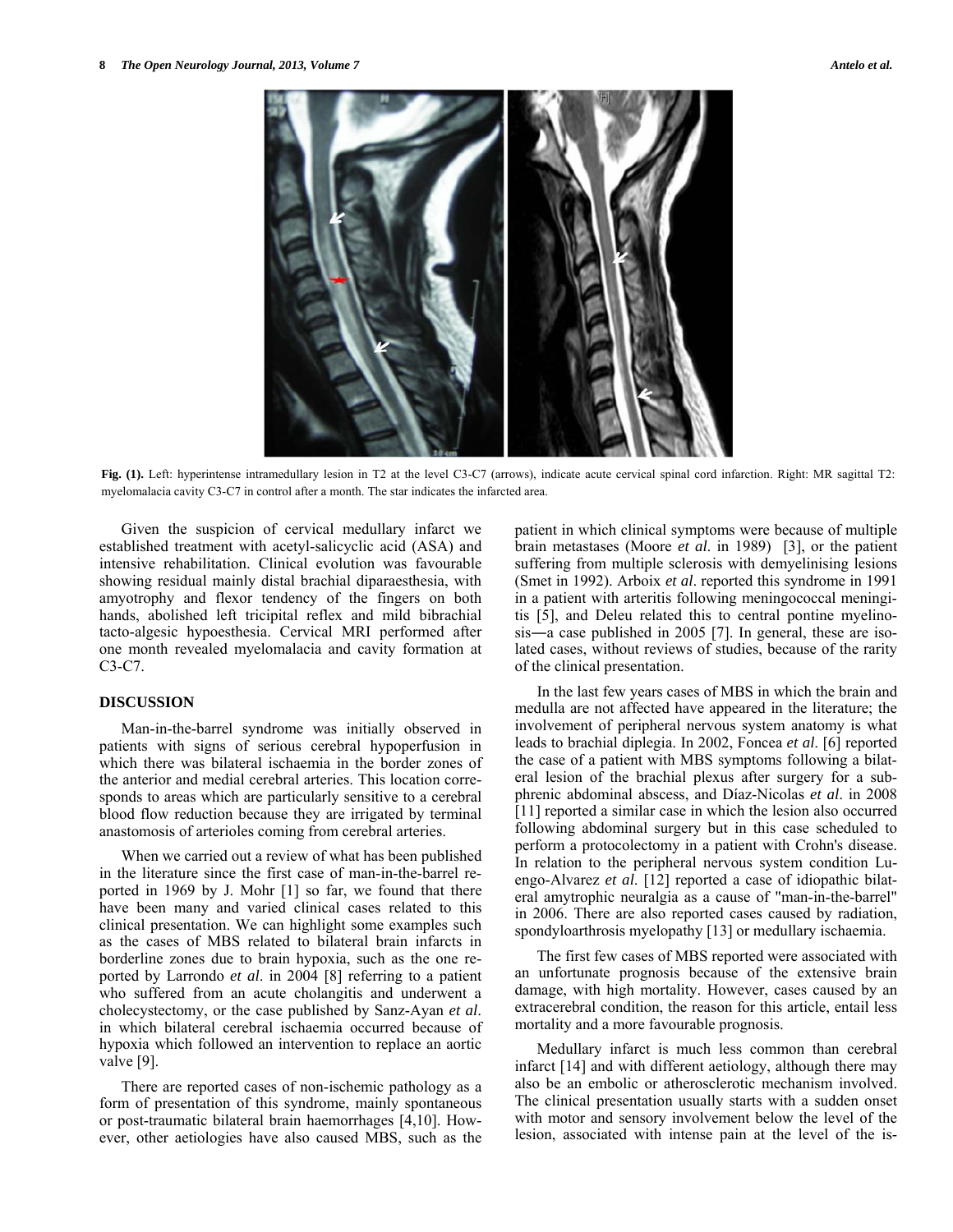#### *Man-In-The-Barrel. A Case of Cervical Spinal Cord Infarction The Open Neurology Journal, 2013, Volume 7* **9**

chaemia. If the cervical lesion of the anterior spinal artery occurs with acute tetraplegia there is dissociated involvement of sensitivity and sphincters impairment. However, it is not uncommon for spinal syndromes to have incomplete clinical presentation because they may affect some branches in an isolated way, which in the case of the anterior spinal artery causes man-in-the-barrel syndrome [15,16].

 There are less than 10 cases of MBS caused by cervical infarcts published in the literature. They may occur because of thrombosis of the vertebral artery which produces hypoperfusion of the anterior spinal artery, occasionally with involvement of the vertebro-basilar system [17,18]. In some cases the involvement of the vertebral artery is because of a dissection [19], or may also be due to stenosis of the subclavian artery [20]. However, there are also cases in which MBS became apparent because of medullary infarct in the area of the anterior spinal artery without demonstrating any of the mentionated causes above; diagnosis is therefore established by the patient's clinical imaging and context [21- 24].

 In our patient a brain computed axial tomography (CAT) scan and MRI ruled out an intracranial lesion. Presentation with intense pain in the cervical region after an effort led us to consider a medullary infarct as the first possibility with distribution over the area of the anterior spinal artery, confirmed with a cervico-dorsal MRI. The arteriography performed was normal; this enabled visualising both vertebral arteries throughout its path, the anterior spinal artery on a cervico-dorsal level and the anterior radiculo-medullary arteries which did not reveal any sign of dissection, stenosis or occlusion.

 Our patient's clinical picture seems to be the consequence of a transitory occlusion due to an extrinsic compression of the radiculo-medullary anterior artery C7―a branch of the anterior spinal artery. This occlusion occured against the anterior wall of the spinal canal because of the forced position of the cervical vertebral column exerted especially on the low cervical column, specifically at the entrance of this artery, which is close to the surface in this location [25].

 The fact that there is a motor and sensory deficit in the muscles innervated by the C7 segment, root or myotome, favours a priority, selective obstruction, of the C7 radiculomedullary anterior artery. Upon the side of the transitory occlusion of this artery as the real cause of the cervical anterior spinal artery syndrome, is that this artery is the principal affluent of the anterior spinal artery after following the trajectory and irrigating the C7 anterior root. Symptoms result from the involvement of the 2/3 previous branches from the spinal medulla, which has to be attributed to hypoxia or anoxia of this part of the medulla and the C7 anterior root itself. This degree of hypoxia and radicular residual anoxic lesion is shown in Fig. (**2**). The ischaemia undergone by the C7 root would have left an irreversible lesion by virtue of the terminal nature of the irrigation branches aimed there arising from the homologous radicular artery, without the possibility for arterial replacements. The period of ischaemia following the occlusion would have been sufficient to have caused the cervical infarct because the reperfusion movement had probably been too low or had commenced too late to enable reversibility of the damage caused by the ischaemia.

 Our patient's clinical condition complies with cervical medullary infarct criteria because of the anterior spinal artery



**Fig. (2).** Arterial supply of the lower cervical spine. The hatched areas correspond to ischemic territories.